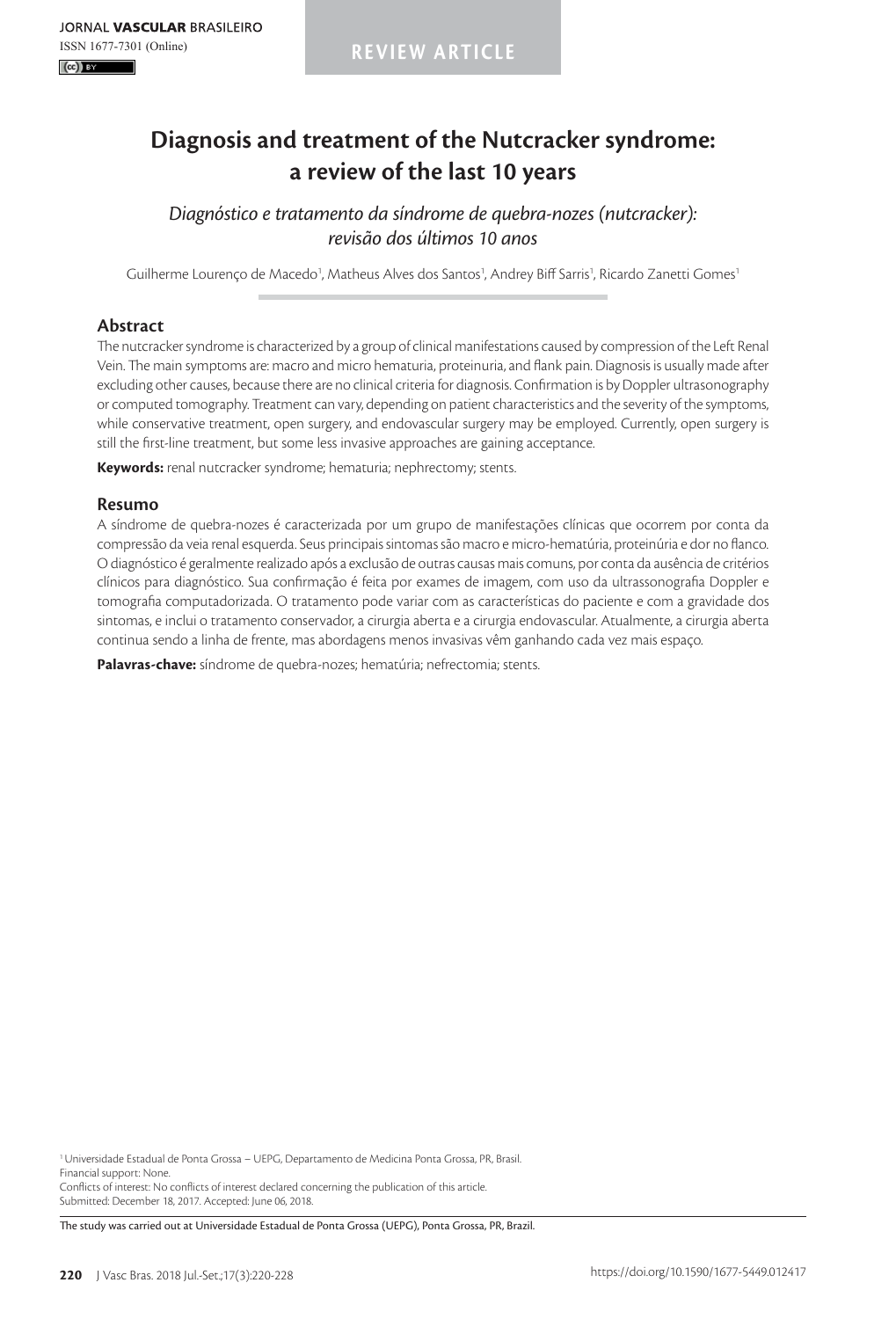#### **INTRODUCTION**

The nutcracker syndrome is a rare clinical entity caused by compression of the left renal vein (LRV) by the superior mesenteric artery (SMA) as it passes between the SMA and the abdominal aorta (anterior nutcracker syndrome).<sup>1,2</sup> However, certain atypical variations of this arrangement have been described in the literature, the most common of which is posterior nutcracker syndrome, which occurs when the LRV is retroaortic and is subjected to compression between the spinal column and the abdominal aorta.<sup>2,3</sup> The compressive process causes varying levels of extrinsic stenosis of the renal branch, with results ranging from asymptomatic cases – in the majority of cases – to episodes of macroscopic hematuria, proteinuria, renovascular hypertension, flank pain, dyspareunia, dysmenorrhea, and pelvic varicose veins.1,4 Other, rarer, manifestations include syncope, hypotension, and tachycardia (symptoms of autonomic dysfunction), Henoch-Schönlein purpura, Berger's disease, membranous nephropathy, hypercalciuria, and nephrolithiasis.5,6 The etiopathogenesis of pelvic pain is complex and hormones appear to play a contributing role, since female patients have more pain episodes and greater intensity of pain, especially during the premenstrual period, probably induced by progesterone levels.4

Certain reservations with regard to use of the terms "phenomenon" and "syndrome" should be noted. Although they are often treated as synonyms in the literature, "syndrome" should be reserved for cases in which the patient manifests symptoms, while "phenomenon" should be employed to refer to asymptomatic cases.3

While the syndrome apparently affects a higher proportion of female patients, its exact prevalence remains unknown. This is not simply due to the condition's rarity, but also to the wide variability of its symptomatic presentations. Reported cases involve patients with ages ranging from infancy to the seventh decade of life, with greater prevalence among young adults (20 to 30 years) and middle-aged adults.<sup>7,8</sup>

Diagnosis is challenging and is generally made after exclusion of other more common causes, since there are no specific clinical diagnostic criteria.<sup>9</sup> Confirmation of the syndrome is by imaging exams, of which Doppler ultrasonography is the most widely used method.<sup>1,2</sup> Treatment varies depending on the severity of symptoms, ranging from conservative management for young patients or those with mild symptoms, to surgical and endovascular approaches for those who do not improve after conservative conduct or who have severe symptoms.<sup>5</sup>

#### **METHOD**

For this review, the LILACS, MEDLINE, PubMed, and SciELO databases were used to identify publications from 2007 to 2017 in English, Spanish, and Portuguese. Search expressions were constructed using the terms Renal Nutcracker Syndrome, Stents, Hematuria, and Nephrectomy and combinations of them with the Boolean operator AND. A total of 84 articles published during the preestablished period and covering the subject were selected for the study, after exclusion of items that were in other languages or were published before 2007. After analytical reading of the article abstracts, 37 articles were considered directly related to diagnosis and treatment, and were then read in full for analysis of criteria (Figure 1).

### **COMMENTS**

## **Diagnosis**

Presence of the clinical presentations described above, especially recurrent and isolated macroscopic hematuria, when present in young patients, should arouse a diagnostic suspicion.1,4 Although there are minimal findings reported in the literature, some studies have demonstrated a considerable number of cases in asymptomatic patients. Poyraz et al.10 assessed 1,000 abdominal computed tomography scans with contrast and observed a 4.1% rate of diagnosis of nutcracker phenomenon. In the same study, just 8.8% of the patients diagnosed with LRV compression exhibited micro-hematuria or proteinuria with no other known etiology, and 5.5% of the patients had signs of varicocele or pelvic congestion.<sup>10</sup> Diagnosis of nutcracker syndrome is confirmed by imaging exams, as already mentioned. Venography with measurement of the renal vein pressure gradient is the gold-standard method, but its invasive nature makes it a later resort that is very often unnecessary for diagnosis. The initial investigative examination most widely used in clinical practice is Doppler ultrasound of the renal veins. In addition to enabling evaluation of flow, Doppler can also reveal the compressive process caused by the SMA.1,2 Diagnostic criteria for the nutcracker syndrome include:

- a) A venous pressure gradient between the LRV and the inferior vena cava (IVC)  $\geq$  3 mmHg;
- b) A five times increase in maximum flow velocity in the LRV as it passes the SMA, in relation to the renal hilum;
- c) Computed tomography angiography or magnetic resonance angiography showing an angle between the aorta and the SMA of less than 45º.1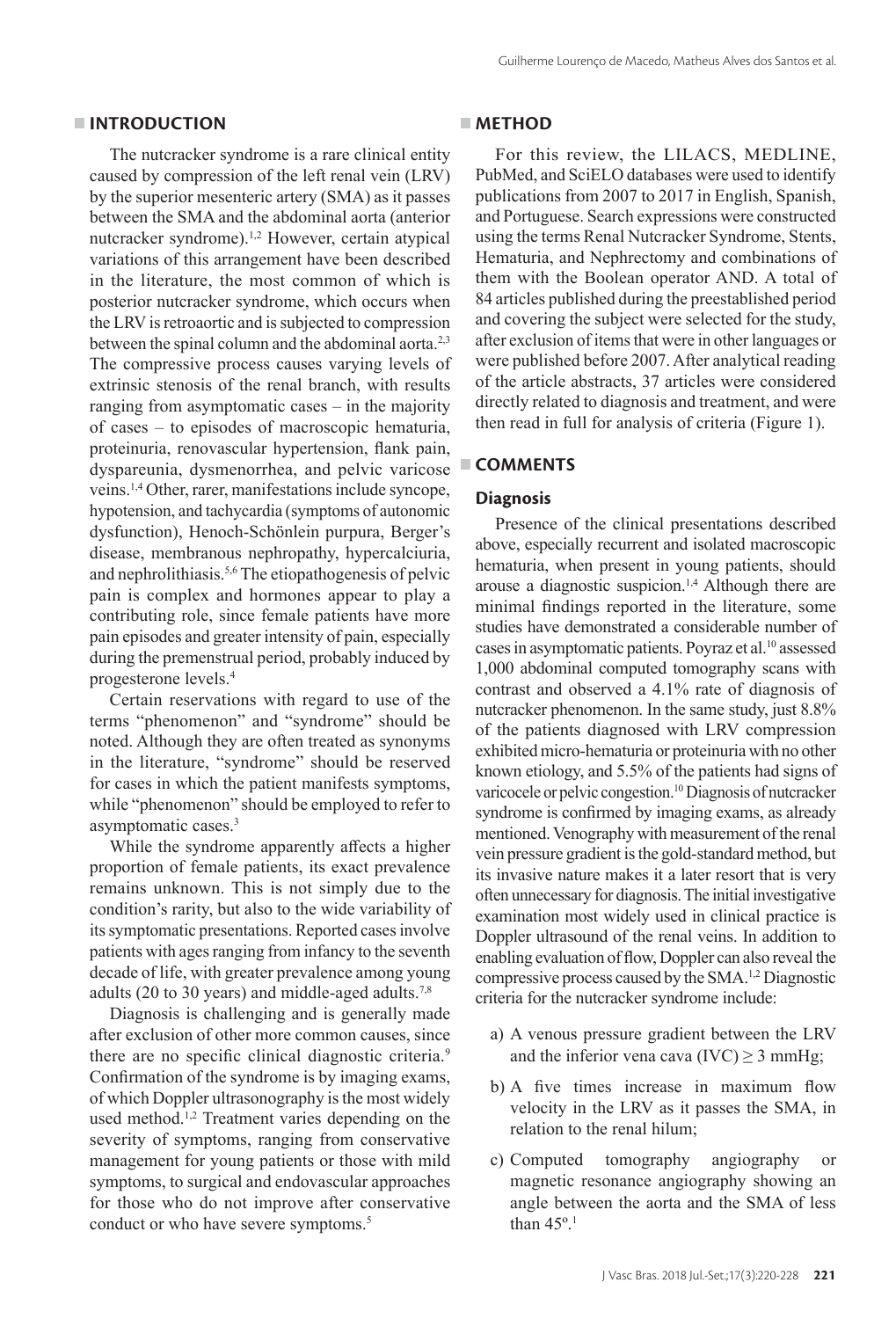

Figure 1. Search strategy for review of nutcracker syndrome.

The five times increase in flow velocity offers sensitivity of 80% and specificity close to 95% for nutcracker syndrome.11 Doppler spectral analysis can also be used to measure the post-stenotic peak velocity, which normally exceeds 100 cm/s.12

Computed tomography and magnetic resonance imaging (MRI) are additional methods, but in the past they were little used for diagnosis of nutcracker syndrome.<sup>1</sup> However, recent studies have recommended tomography as the first diagnostic option because of its better accuracy and the opportunity it offers to conduct a wider assessment of abdominal findings.2,10 Both tomography and MRI can show collateral circulation in the renal hilum, premature opacification of the left gonadal vein (LGV) (suggestive of reflux) and reduction of the aortomesenteric angle  $(< 10°)$ .<sup>12</sup> The decision on whether to use tomography or Doppler ultrasound to investigate nutcracker syndrome should therefore be made on the basis of each patient's characteristics: the urgency of diagnosis, exposure to radiation, cost and accessibility of the examination, other non-vascular abdominal diagnostic possibilities, and others.

#### **Treatment**

Nutcracker syndrome is a disease with variable severity and symptomatic presentation that reflect the degree of LRV compression, renocaval hypertension,

and development of collateral circulation.<sup>5</sup> Treatment of the syndrome is still a controversial subject, both with relation to choice of the best methods to be used for each patient and to the indications for treatment according to the diagnostic criteria employed.7,8 Options vary from conservative treatment to nephrectomy, with countless invasive and endovascular surgical procedures between these two extremes.3 The choice of treatment depends on the severity of symptoms, and interventions are generally reserved for patients who are symptomatic (Figure 2). Procedures are guided by the expectations for reversal of the symptoms, by the stage of progression of the syndrome, and by the age of the patient, aiming not only to reduce hypertension in the LRV, but also to alleviate pelvic reflux in patients with venous congestion.<sup>3,5</sup>

# **Conservative treatment**

Conservative treatment is recommended for patients with discrete hematuria and mild symptoms.<sup>5,7,8</sup> Conservative treatment should be maintained for young patients, under the age of 18 years, for 24 months.<sup>4,5,8</sup> This is because physical development, growth of connective and adipose tissue close to the origin of the SMA and between it and the LRV, together with formation of collateral veins, may alleviate compression and venous hypertension, resulting in spontaneous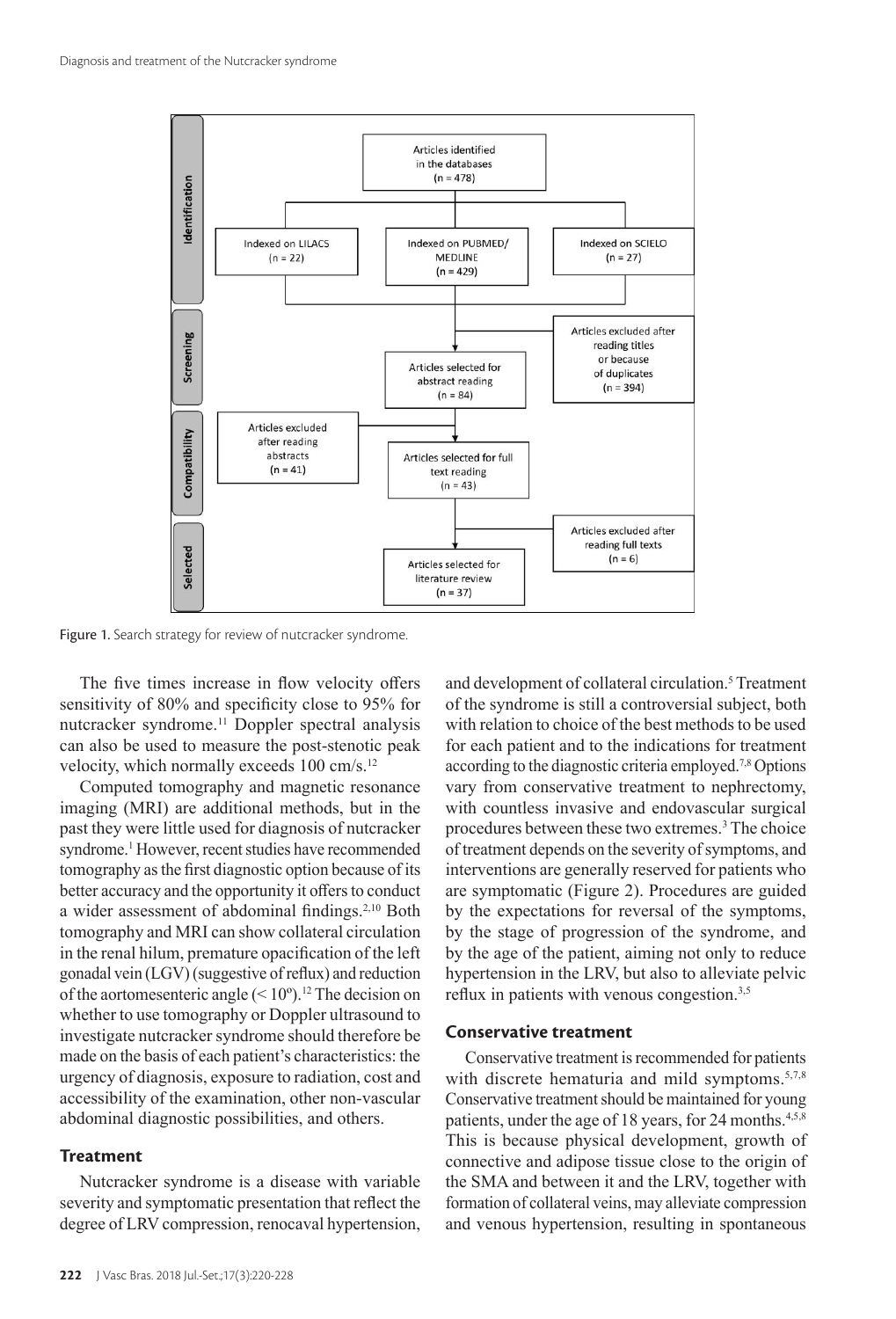

Figure 2. Treatment approach for nutcracker syndrome.

remission from symptoms.3,7 Around 75% of young patients with hematuria exhibited complete resolution of symptoms over this period.4,5,7,8

Adults should be monitored for at least 6 months before they are subjected to any procedures. This period is often sufficient for resolution of the condition in elderly patients with atypical and tolerable symptoms.3 Low dose aspirin can be used to improve renal perfusion, although its use as routine has been questioned. $3,7$ Additionally, angiotensin-converting enzyme inhibitors can help to relieve orthostatic proteinuria.3,4,7,8 Elastic compression stockings can also be useful for patients with pelvic and flank pain.<sup>13,14</sup>

#### **Surgical treatment**

The earliest descriptions of surgical interventions for nutcracker syndrome were published in the 1970s. Since then, a wide variety of techniques have been described.13,14 Treatment is indicated in patients with severe symptoms, such as intense hematuria, combined or not with anemia, intense pelvic pain and pain in the abdominal flank, or symptoms persisting for more than 6 months in adults and 24 months in those less than 18 years old.3,5,15,16 Surgical treatment is necessary to avoid development of chronic glomerulopathy and compromised renal function, permanent dilatation of the gonadal vein, and thrombosis of the renal vein.<sup>5,15</sup> Open surgery methods have been associated with greater morbidity, when compared to less invasive methods, because of the prolonged period of renal congestion, the need for additional anastomoses, and the extensive dissection involved.5

### Open surgery for anterior nutcracker syndrome

a) Transposition of the LRV: this is the most common and effective surgery for treatment of anterior nutcracker syndrome and was first used for this purpose in 1982 by Stewart et al.. $3,17$  It consists of sectioning the LRV and distal reimplantation to the IVC via a transabdominal, transperitoneal midline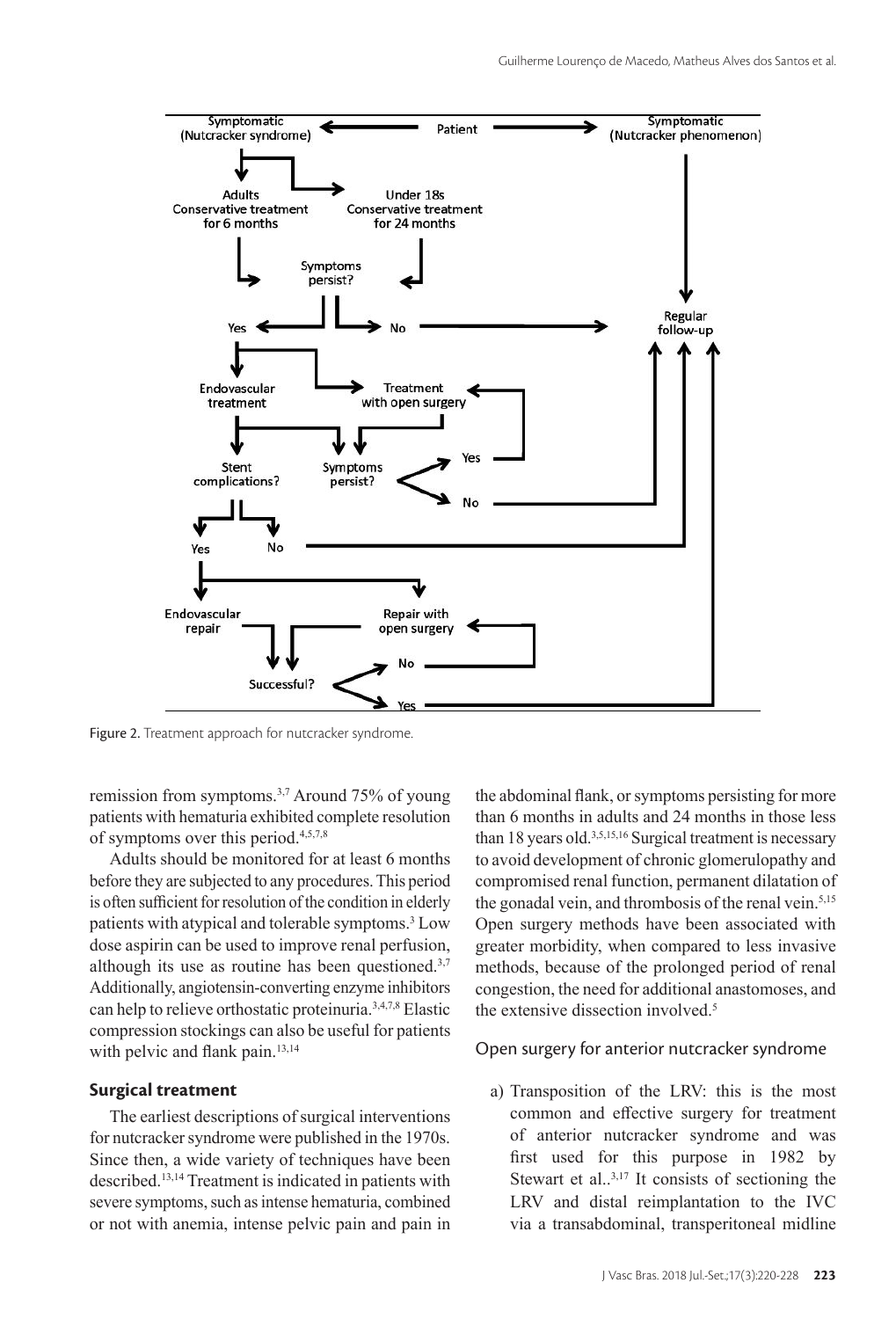approach.3,5,17,18 For patients who have an LRV with a permanent distortion caused by long term compression or those in whom the LRV is excessively tensioned after transposition, the great saphenous vein can be used as a patch or extension graft, respectively.3,17 Despite the low postoperative risk, possible complications include deep venous thrombosis, retroperitoneal hematoma, paralytic ileus, and intestinal obstruction by adherences.<sup>7,13</sup> A considerable number of patients undergo restenosis and occlusion of the transposed vein and require reintervention.<sup>19</sup> The advantages of this operation are the short period of renal ischemia and few anastomoses, with high rates of symptomatic resolution, especially of the complaints of hematuria and flank pain, and it is considered the gold standard treatment for nutcracker syndrome.<sup>7,14,18</sup> Reed et al., conducted an 11-year study with 11 patients preferably treated with transposition of the LRV, observing resolution of hematuria in all patients and improvement or resolution of pain in eight of them, with no postoperative complications. They also reported a 27% reintervention rate.20

- b) Left kidney autotransplantion: this is a highly invasive procedure consisting of nephrectomy and retransplantion of the kidney to the iliac fossa.3 It is considered a complete procedure because it effectively normalizes LRV pressure levels and corrects any possible posterior renal ptosis, offers excellent results, and is associated with low morbidity.3,7,21 However, there are additional risks that should be taken into consideration, such as the duration of renal ischemia, anastomoses of the renal artery and ureter, and the need for considerable surgical exposure.3,7
- c) Transposition of the SMA: this procedure comprises transposition of the SMA from its origin at the aorta and reimplantation at a point below the LRV, which is a more complex procedure when compared to venous transposition, but is a surgical option that requires little retroperitoneal exposure and reduces the risk of LRV thrombosis.3,7,16 However, it is rarely used because of the significant risk of arterial thrombosis – secondary to the reastomosis – and of mesenteric ischemia, combined with an elevated rate of postoperative complications.3,7,16,18
- d) Nephropexy: a treatment method initially described in the 1980s.16 Simple nephropexy with excision of varicosities, which is a procedure that only resolves renal ptosis, has been discouraged because it does not treat the primary pathophysiology.<sup>21,22</sup> According to Hmida et al., nephropexy is used as an etiologic treatment when it is conducted concurrently with lowering of the LRV, via lobectomy with a retroperitoneal approach. Since this procedure involves a low risk of injury to intraperitoneal organs, it can be considered a treatment option for young patients.<sup>22</sup>
- e) Nephrectomy: this is the most radical of the surgical procedures and is recommended in cases in which hematuria persists after different therapeutic approaches, especially after transposition of the LRV.7
- f) Renocaval bypass: this technique employs the great saphenous vein to construct a bypass and does not require transposition of the LRV.17 The saphenous vein is anastomosed proximally to the IVC, below the LRV, and distally to the LRV. Both anastomoses are performed with partial clamping so that they have little effect on venous hemodynamics. There is no need to ligate the lumbar veins, the gonadal vein, or the left renal vein if they are not refluxing, since they do not affect the anastomoses. There are limited long-term results available and little experience with this procedure.<sup>3</sup>
- g) Transposition of the LGV: in this procedure the LGV is exposed via the transverse mesocolon, isolated, transected distally and reimplanted to the IVC below the inferior mesenteric vessels with interrupted sutures using  $6.0$  polypropylene thread.<sup>3,17</sup>

Laparoscopic techniques have been increasing in popularity as minimally invasive surgery techniques improve.18 Laparoscopic nephrectomy and autotransplantion avoid extensive abdominal incisions and are associated with reduced postoperative morbidity and discomfort and shorter hospital stays.16 Procedures for splenorenal bypass and LRV transposition by laparoscopy have also been described. Both techniques offer patients improvements to symptoms and pain; however, the splenorenal technique involves a risk of causing complications involving the spleen and LRV hypertension is unaffected.<sup>7,18</sup> In 2015, Thaveau et al.<sup>23</sup> described using robot systems for transposition of the LRV, followed by embolization of the ovarian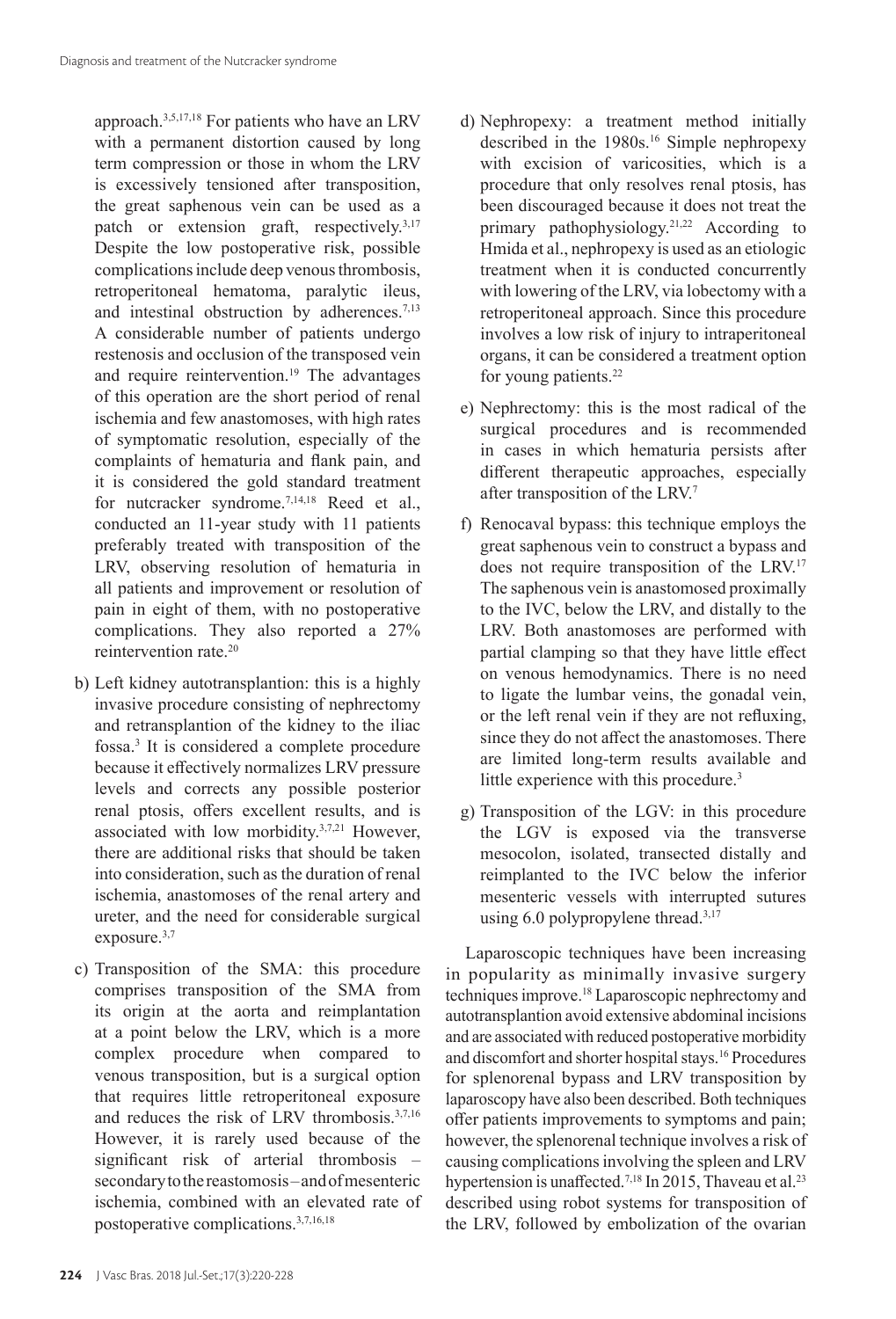vein, reporting that 6 months after the operation the patient was asymptomatic.

### Open surgery for posterior nutcracker syndrome

A retroaortic LRV compressed between the spinal column and the abdominal aorta produces the same symptomology as the anterior variant of the syndrome.<sup>17</sup> Open surgery for anterior transposition of the LRV has become the treatment recommended for posterior nutcracker syndrome.<sup>24</sup> This procedure consists of excision of the LRV, leaving a small margin from the IVC wall, translocation of the vein to a position anterior of the aorta, and reimplantation to the IVC – generally in a position superior to its previous location, in order to relieve the pressure.<sup>17</sup> Deser et al.<sup>25</sup> report successful use of a polytetrafluoroethylene (PTFE) prosthetic graft for renocaval bypass in a patient with nutcracker. However, PTFE is not recommended as a first-line option for this procedure because of the risk of early thrombosis and infection.<sup>3</sup>

#### **Endovascular treatment**

Endovascular surgery is a form of intervention that is becoming ever more popular among specialists for treatment of vascular lesions, including nutcracker syndrome.13,14,26,27 Although many surgeons still choose traditional open surgery methods, this type of intervention involves a greater risk of morbidity and of complications, when compared with less invasive approaches.13 Thus, since reported cases in which endovascular treatment has been used have achieved satisfactory results for treatment of venous obstruction diseases, these approaches are increasingly recommended by researchers.26 One of the largest studies undertaken with this type of technique to date compared 15 patients treated using endovascular methods with 5 patients treated using open surgery. It showed that in the years following these procedures, all patients treated with stents were asymptomatic, although two had persistent microscopic hematuria after physical exercise and one stent migrated to the right atrium, requiring surgery.28,29

At least 150 successful cases of endovascular treatment have been reported in the medical literature.<sup>27</sup> However, information on long-term follow-up is still lacking, which justifies the reluctance to use it with young patients.<sup>8,30,31</sup> While it is a simple and attractive option, complications include stent migration, fractures, and venous occlusion.<sup>28</sup> The techniques used are embolization of the LGV and stent placement.<sup>15</sup>

# Stents

Endovascular stent placement is an alternative treatment option. It is usually preferable to open surgery because of the long period of renal congestion,

because of the greater likelihood of complications in these cases, and because of the need for extensive dissection in this type of operation.<sup>6</sup>

The first report of using vascular endoprostheses to treat nutcracker syndrome dates from the 1990s.<sup>13,14,18,28</sup> Wallstents<sup>®</sup> were used and these are still the devices most preferred by surgeons, although since then many other models have been used, with good results, such as the spiral Z-stent®, Nikki® stent, Palmaz® stent, and SmartControl<sup>®</sup> stent.<sup>13,32</sup> Two of the most important studies of this subject, both Chinese, confirm the success of endovascular methods. In 2011, Chen et al. reported follow-up of 61 patients for 5 years and 6 months, reporting excellent or good improvement for 59 patients, with total resolution or improvement of symptoms of flank pain, hematuria, and proteinuria.32 In 2012, Wang et al.<sup>26</sup> analyzed 30 patients, in 29 of whom the renocaval pressure gradient was successfully reduced (calculated by comparison of measurements taken before and after procedures), with regression of complaints of pain, hematuria, and varicocele on the left side in male patients within 6 months of stent placement. Compression of the LRV is relieved by stenting in the majority of patients, although it is not known whether the drop in renocaval pressure occurs immediately or gradually.<sup>32</sup>

The ideal stent should have enough radial strength to eliminate stenosis, good conformability to fit the epithelium of the vessel and little length shrinkage to enable adequate positioning.<sup>13,26,32</sup> The SmartControl® stent combines high radial strength and flexibility with less than 8% shrinkage in length. The Palmaz<sup>®</sup> stent and the Wallstent® exhibit greater device contraction, which can reach from 5 to 25% and more than 30%, respectively.<sup>32</sup> Self-expanding stents (Wallstent®) are the most frequently employed, and the recommendation is that a device with a length of 6 or 8 centimeters should be used, positioned at the first division of the LRV.26 Additionally, in order to avoid migration of the device, it is suggested that the stent should be around 20% larger than the venous diameter at the renal hilum. The basic size is considered to be 16 mm in diameter by 60 mm in length for patients with occidental ancestry and 14 mm in diameter by 60 mm in length for patients with oriental ancestry, because of the smaller anatomic proportions characteristics of the latter population.32 Use of balloon catheter angioplasty is controversial and is not essential.<sup>13,26,32</sup> Chen et al. recommend that balloon expansion should only be used in cases in which stenosis of the LRV remains after stent placement.32

Patients must take anticoagulant medication and antiplatelet drugs for 2 to 3 months, which is the time needed for complete endothelization of the stent.<sup>19,33</sup>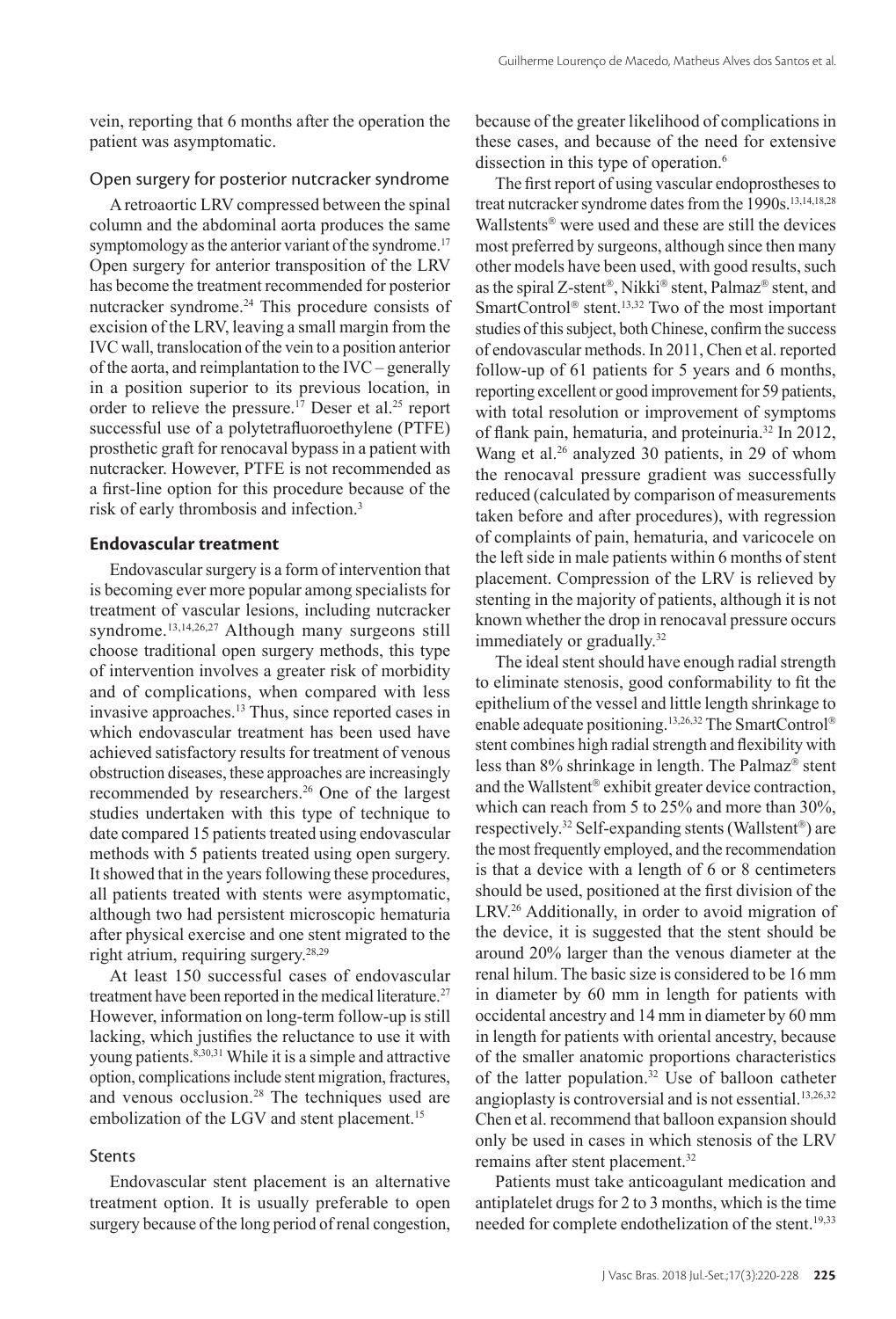The therapeutic regimen recommended is 3 days on low molecular weight heparin, 30 days on clopidogrel, and 3 months on aspirin.33

The principal complications of this intervention method include incorrect stent placement, device migration, partial displacement of the stent into the IVC, and migration to the renal hilum region of the LRV.7 Less common complications include embolization of the stent, in-stent restenosis, and thrombosis or fracture resulting in venous occlusion.<sup>7,19,32</sup> These complications are primarily due to type and size of the device, balloon dilation, and insufficient knowledge on the part of the surgeon who conducts the procedure.<sup>7,34</sup>

Even though the current literature suggests that the procedure is safe, caution is still needed, because the stent migration rate is 7.3% for all cases reported to date. The reasons for migration may be the effect of cardiac movements, activities too soon after surgery, incompatibility between the diameter of the LRV and the diameter of the stent, or incorrect positioning.<sup>29</sup> The first-line, and safest, option for treatment of stent migration is percutaneous removal.<sup>32</sup> However, under certain circumstances, such as migration to the heart, use of a special stent, or endothelization in an inappropriate location, percutaneous removal may be difficult or impossible, requiring surgical intervention, which is a procedure associated with high morbidity rates.<sup>32,35</sup>

One type of stent that is mentioned little in the literature is the extravascular device. Compared to endovascular stents, it is a less invasive option, if the possibility of device migration is taken into account. Intravascular stents should be recommended with caution, especially when the patient is a child or adolescent, since the lumen of the LRV can increase in diameter and the device may no longer serve its purpose as physical development progresses. The extravascular device is an alternative option for maintaining the device in the correct position.<sup>29</sup>

# Embolization of the LGV

Once nutcracker syndrome has set in, one of its possible consequences is insufficient blood volume outflow from the LGV, causing a buildup of blood and dilatation of its walls, which can even lead to rupture.<sup>8</sup> Patients with this syndrome, with or without hematuria, may have symptoms of gonadal vein insufficiency, which manifest as varicocele in men and pelvic congestion syndrome in woman. Although treatment of the LRV stenosis can alleviate gonadal reflux, it is generally not effective for improving the symptoms.<sup>3</sup> In these cases, endovascular embolization of the gonadal veins can achieve relief from symptoms

in 56 to 98% of patients. In rare cases, complications include coil displacement into the lung.<sup>8</sup>

Since its introduction in 1993, transcatheter embolization of the LGV has become the gold standard for treatment of pelvic congestion syndrome secondary to insufficiency of ovarian and pelvic veins. Several embolic agents have been described, including sclerosing foam, glue, vascular plugs, and coils.<sup>36</sup>

The procedure is typically conducted via a femoral access, although jugular access can also be used.3 Imaging examinations of the LRV should be performed to confirm drainage of the left kidney, since patients with severe compression may be heavily dependent on pelvic flow.3,37

According to the current literature, the decision on whether to treat one or both ovarian veins should be taken on the basis of the severity of symptoms, the degree of reflux through each ovarian vein, and the anatomy of pelvic varicosities. Clinical analysis and experience should be used to direct embolization therapy in conjunction with symptoms, anatomy, and functional studies.36

# **CONCLUSIONS**

Although rare, nutcracker syndrome is present in medical practice. It is therefore necessary to learn about it to be in a position to correctly diagnose and manage patients. Clinical findings and a high degree of diagnostic suspicion are decisive factors for establishing the ideal conduct, especially in patients who have not undergone imaging exams previously. There is a wide range of surgical options and only profound theoretical and practical mastery of these techniques enables the correct choice to be made for the various different types of patients with the syndrome. It is therefore evident that there is a need to improve underlying theoretical knowledge of nutcracker syndrome, which is the objective of this review.

#### **REFERENCES**

- 1. Calado R, Braz M, Lobo L, Simão C. Síndrome de Nutcracker: hematúria sem diagnóstico. Acta Med Port. 2011;24(Suppl 3):695- 8[. PMid:22856415.](https://www.ncbi.nlm.nih.gov/entrez/query.fcgi?cmd=Retrieve&db=PubMed&list_uids=22856415&dopt=Abstract)
- 2. Zucker EJ, Ganguli S, Ghoshhajra BB, Gupta R, Prabhakar AM. Imaging of venous compression syndromes. Cardiovasc Diagn Ther. 2016;6(6):519-32. [http://dx.doi.org/10.21037/cdt.2016.11.19.](https://doi.org/10.21037/cdt.2016.11.19) [PMid:28123973.](https://www.ncbi.nlm.nih.gov/entrez/query.fcgi?cmd=Retrieve&db=PubMed&list_uids=28123973&dopt=Abstract)
- 3. Avgerinos ED, McEnaney R, Chaer RA. Surgical and endovascular interventions for nutcracker syndrome. Semin Vasc Surg. 2013;26(4):170-7. [http://dx.doi.org/10.1053/j.semvascsurg.2014.06.014.](https://doi.org/10.1053/j.semvascsurg.2014.06.014) [PMid:25220323.](https://www.ncbi.nlm.nih.gov/entrez/query.fcgi?cmd=Retrieve&db=PubMed&list_uids=25220323&dopt=Abstract)
- 4. Novaes LF, Silva Saguia LN, Di Migueli CA, et al. Young woman with nutcracker syndrome without main clinic manifestation: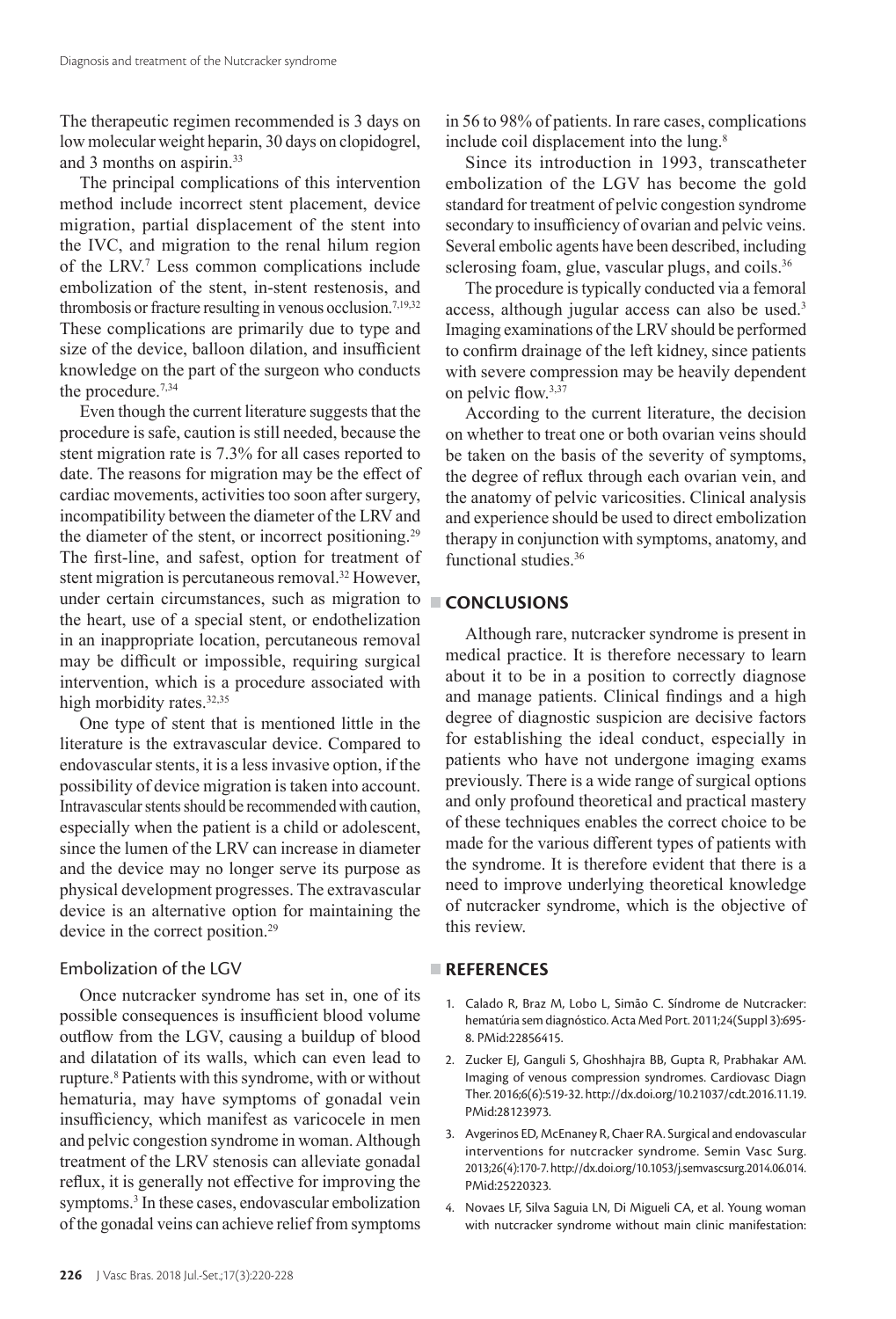hematuria-case report. Int J Surg Case Rep. 2017;31:225-8. [http://](https://doi.org/10.1016/j.ijscr.2017.01.052) [dx.doi.org/10.1016/j.ijscr.2017.01.052.](https://doi.org/10.1016/j.ijscr.2017.01.052) [PMid:28189985.](https://www.ncbi.nlm.nih.gov/entrez/query.fcgi?cmd=Retrieve&db=PubMed&list_uids=28189985&dopt=Abstract)

- 5. Daily R, Matteo J, Loper T, Northup M. Nutcracker syndrome: symptoms of syncope and hypotension improved following endovascular stenting. Vascular. 2012;20(6):337-41. [http://dx.doi.](https://doi.org/10.1258/vasc.2011.cr0320) [org/10.1258/vasc.2011.cr0320](https://doi.org/10.1258/vasc.2011.cr0320). [PMid:22734085.](https://www.ncbi.nlm.nih.gov/entrez/query.fcgi?cmd=Retrieve&db=PubMed&list_uids=22734085&dopt=Abstract)
- 6. Gulleroglu K, Gulleroglu B, Baskin E. Nutcracker syndrome. World J Nephrol. 2014;3(4):277-81. [http://dx.doi.org/10.5527/wjn.v3.i4.277](https://doi.org/10.5527/wjn.v3.i4.277). [PMid:25374822.](https://www.ncbi.nlm.nih.gov/entrez/query.fcgi?cmd=Retrieve&db=PubMed&list_uids=25374822&dopt=Abstract)
- 7. Ananthan K, Onida S, Davies AH. Nutcracker syndrome: an update on current diagnostic criteria and management guidelines. Eur J Vasc Surg. 2017;3(6):886-94. [http://dx.doi.org/10.1016/j.](https://doi.org/10.1016/j.ejvs.2017.02.015) [ejvs.2017.02.015](https://doi.org/10.1016/j.ejvs.2017.02.015). [PMid:28356209.](https://www.ncbi.nlm.nih.gov/entrez/query.fcgi?cmd=Retrieve&db=PubMed&list_uids=28356209&dopt=Abstract)
- 8. Kurklinsky AK, Rooke TW. Nutcracker phenomenon and Nutcracker syndrome. Mayo Clin Proc. 2010;85(53):552-9. [http://dx.doi.](https://doi.org/10.4065/mcp.2009.0586) [org/10.4065/mcp.2009.0586](https://doi.org/10.4065/mcp.2009.0586)[. PMid:20511485.](https://www.ncbi.nlm.nih.gov/entrez/query.fcgi?cmd=Retrieve&db=PubMed&list_uids=20511485&dopt=Abstract)
- 9. Venkatachalam S, Bumpus K, Kapadia SR, Gray B, Lyden S, Shishehbor MH. The Nutcracker syndrome. Ann Vasc Surg. 2011;25(8):1154- 64. [http://dx.doi.org/10.1016/j.avsg.2011.01.002](https://doi.org/10.1016/j.avsg.2011.01.002). [PMid:21439772.](https://www.ncbi.nlm.nih.gov/entrez/query.fcgi?cmd=Retrieve&db=PubMed&list_uids=21439772&dopt=Abstract)
- 10. Poyraz AK, Firdolas F, Onur MR, Kocakoc E. Evaluation of left renal vein entrapment using multidetector computed tomography. Acta Radiol. 2013;54(2):144-8. [http://dx.doi.org/10.1258/ar.2012.120355](https://doi.org/10.1258/ar.2012.120355). [PMid:23117197.](https://www.ncbi.nlm.nih.gov/entrez/query.fcgi?cmd=Retrieve&db=PubMed&list_uids=23117197&dopt=Abstract)
- 11. Cardarelli-Leite L, Velloni FG, Salvadori PS, Lemos MD, D'Ippolito G. Síndromes vasculares abdominais: achados de imagem característicos. Radiol Bras. 2016;49(4):257-63. [http://dx.doi.](https://doi.org/10.1590/0100-3984.2015.0136) [org/10.1590/0100-3984.2015.0136](https://doi.org/10.1590/0100-3984.2015.0136). [PMid:27777480.](https://www.ncbi.nlm.nih.gov/entrez/query.fcgi?cmd=Retrieve&db=PubMed&list_uids=27777480&dopt=Abstract)
- 12. Kim SH, Cho SW, Kim HD, Chung JW, Park JH, Han MC. Nutcracker syndrome: diagnosis with Doppler US. Radiology. 1996;198(1):93-7. [http://dx.doi.org/10.1148/radiology.198.1.8539413](https://doi.org/10.1148/radiology.198.1.8539413). [PMid:8539413.](https://www.ncbi.nlm.nih.gov/entrez/query.fcgi?cmd=Retrieve&db=PubMed&list_uids=8539413&dopt=Abstract)
- 13. Hulsberg PC, Mcloney E, Partovi S, Davidson JC, Patel IJ. Minimally invasive treatments for venous compression syndromes. Cardiovasc Diagn Ther. 2010;6(6):582-92. [http://dx.doi.org/10.21037/](https://doi.org/10.21037/cdt.2016.10.01) [cdt.2016.10.01](https://doi.org/10.21037/cdt.2016.10.01). [PMid:28123978.](https://www.ncbi.nlm.nih.gov/entrez/query.fcgi?cmd=Retrieve&db=PubMed&list_uids=28123978&dopt=Abstract)
- 14. Menard MT. Nutcracker syndrome: when should it be treated and how? Perspect Vasc Surg Endovasc Ther. 2009;21(2):117-24. [http://dx.doi.org/10.1177/1531003509338402](https://doi.org/10.1177/1531003509338402)[. PMid:19703821.](https://www.ncbi.nlm.nih.gov/entrez/query.fcgi?cmd=Retrieve&db=PubMed&list_uids=19703821&dopt=Abstract)
- 15. Berthelot JM, Douane F, Maugars Y, Frampas E. Nutcracker syndrome: a rare cause of left flank pain that can also manifest as unexplained pelvic pain. Joint Bone Spine. 2016;84(5):111-6. [PMid:27932281.](https://www.ncbi.nlm.nih.gov/entrez/query.fcgi?cmd=Retrieve&db=PubMed&list_uids=27932281&dopt=Abstract)
- 16. Xu D, Liu Y, Gao Y, et al. Management of renal nutcracker syndrome by retroperitoneal laparoscopic nephrectomy with ex vivo autograft repair and autotransplantation: a case report and review of the literature. J Med Case Reports. 2009;3(1):82. [http://](https://doi.org/10.1186/1752-1947-3-82) [dx.doi.org/10.1186/1752-1947-3-82](https://doi.org/10.1186/1752-1947-3-82). [PMid:19946558.](https://www.ncbi.nlm.nih.gov/entrez/query.fcgi?cmd=Retrieve&db=PubMed&list_uids=19946558&dopt=Abstract)
- 17. Said SM, Gloviczki P, Kalra M, et al. Renal Nutcracker syndrome: surgical options. Semin Vasc Surg. 2013;26(1):35-42. [http://dx.doi.](https://doi.org/10.1053/j.semvascsurg.2013.04.006) [org/10.1053/j.semvascsurg.2013.04.006](https://doi.org/10.1053/j.semvascsurg.2013.04.006). [PMid:23932560.](https://www.ncbi.nlm.nih.gov/entrez/query.fcgi?cmd=Retrieve&db=PubMed&list_uids=23932560&dopt=Abstract)
- 18. He Y, Wu Z, Chen S, et al. Nutcracker syndrome—how well do we know it? Urology. 2014;83(1):12-7. [http://dx.doi.org/10.1016/j.](https://doi.org/10.1016/j.urology.2013.08.033) [urology.2013.08.033](https://doi.org/10.1016/j.urology.2013.08.033). [PMid:24139744.](https://www.ncbi.nlm.nih.gov/entrez/query.fcgi?cmd=Retrieve&db=PubMed&list_uids=24139744&dopt=Abstract)
- 19. Erben Y, Gloviczki P, Kalra M, et al. Treatment of Nutcracker syndrome with open and endovascular interventions. J Vasc Surg Venous Lymphat Disord. 2015;3(4):389-96. [http://dx.doi.](https://doi.org/10.1016/j.jvsv.2015.04.003) [org/10.1016/j.jvsv.2015.04.003](https://doi.org/10.1016/j.jvsv.2015.04.003). [PMid:26992616.](https://www.ncbi.nlm.nih.gov/entrez/query.fcgi?cmd=Retrieve&db=PubMed&list_uids=26992616&dopt=Abstract)
- 20. Reed NR, Kalra M, Bower TC, Vrtiska TJ, Ricotta JJ 2nd, Gloviczki P. Left renal vein transposition for Nutcracker syndrome. J Vasc Surg. 2009;49(2):386-93, discussion 393-4. [http://dx.doi.org/10.1016/j.](https://doi.org/10.1016/j.jvs.2008.09.051) [jvs.2008.09.051](https://doi.org/10.1016/j.jvs.2008.09.051)[. PMid:19216958.](https://www.ncbi.nlm.nih.gov/entrez/query.fcgi?cmd=Retrieve&db=PubMed&list_uids=19216958&dopt=Abstract)
- 21. Hmida W, Mallat F, Othmen MB, Limayem F, Mosbah F. Modified medial nephropexy for treatment of the anterior nutcracker syndrome. Urol Ann. 2014;6(4):352-5. [http://dx.doi.org/10.4103/0974-](https://doi.org/10.4103/0974-7796.141004) [7796.141004](https://doi.org/10.4103/0974-7796.141004). [PMid:25371615.](https://www.ncbi.nlm.nih.gov/entrez/query.fcgi?cmd=Retrieve&db=PubMed&list_uids=25371615&dopt=Abstract)
- 22. Wang L, Yi L, Yang L, et al. Diagnosis and surgical treatment of Nutcracker Syndrome: a single-center experience. Urology. 2009;73(4):871-6. [http://dx.doi.org/10.1016/j.urology.2008.11.043.](https://doi.org/10.1016/j.urology.2008.11.043) [PMid:19193424.](https://www.ncbi.nlm.nih.gov/entrez/query.fcgi?cmd=Retrieve&db=PubMed&list_uids=19193424&dopt=Abstract)
- 23. Thaveau F, Nicolini P, Lucereau B, Georg Y, Lejay A, Chakfe N. Associated Da Vinci and magellan robotic systems for successful treatment of nutcracker syndrome. J Laparoendosc Adv Surg Tech A. 2015;25(1):60-3. [http://dx.doi.org/10.1089/lap.2013.0532.](https://doi.org/10.1089/lap.2013.0532) [PMid:25531954.](https://www.ncbi.nlm.nih.gov/entrez/query.fcgi?cmd=Retrieve&db=PubMed&list_uids=25531954&dopt=Abstract)
- 24. Skeik N, Gloviczki P, Macedo TA. Posterior Nutcracker Syndrome. Vasc Endovascular Surg. 2011;45(8):749-55. [http://dx.doi.](https://doi.org/10.1177/1538574411419376) [org/10.1177/1538574411419376.](https://doi.org/10.1177/1538574411419376) [PMid:21890560.](https://www.ncbi.nlm.nih.gov/entrez/query.fcgi?cmd=Retrieve&db=PubMed&list_uids=21890560&dopt=Abstract)
- 25. Deser SB, Onem K, Demirag MK, Buyukalpelli R. Surgical treatment of posterior nutcracker syndrome presented with hyperaldosteronism. Interact Cardiovasc Thorac Surg. 2016;22(5):682-4. [http://dx.doi.](https://doi.org/10.1093/icvts/ivw018) [org/10.1093/icvts/ivw018](https://doi.org/10.1093/icvts/ivw018). [PMid:26892192.](https://www.ncbi.nlm.nih.gov/entrez/query.fcgi?cmd=Retrieve&db=PubMed&list_uids=26892192&dopt=Abstract)
- 26. Wang X, Zhang Y, Li C, Zhang H. Results of endovascular treatment for patients with nutcracker syndrome. J Vasc Surg. 2012;56(1):142- 8. [http://dx.doi.org/10.1016/j.jvs.2012.01.007](https://doi.org/10.1016/j.jvs.2012.01.007)[. PMid:22575480.](https://www.ncbi.nlm.nih.gov/entrez/query.fcgi?cmd=Retrieve&db=PubMed&list_uids=22575480&dopt=Abstract)
- 27. Quevedo HC, Arain SA, Abi Rafeh N. Systematic review of endovascular therapy for nutcracker syndrome and case presentation. Cardiovasc Revasc Med. 2014;15(5):305-7. [http://](https://doi.org/10.1016/j.carrev.2014.04.008) [dx.doi.org/10.1016/j.carrev.2014.04.008](https://doi.org/10.1016/j.carrev.2014.04.008). [PMid:24907226.](https://www.ncbi.nlm.nih.gov/entrez/query.fcgi?cmd=Retrieve&db=PubMed&list_uids=24907226&dopt=Abstract)
- 28. Baril DT, Polanco P, Makaroun MS, Chaer RA. Endovascular management of recurrent stenosis following left renal vein transposition for the treatment of Nutcracker syndrome. J Vasc Surg. 2011;53(4):1100-3. [http://dx.doi.org/10.1016/j.jvs.2010.10.112.](https://doi.org/10.1016/j.jvs.2010.10.112) [PMid:21215570.](https://www.ncbi.nlm.nih.gov/entrez/query.fcgi?cmd=Retrieve&db=PubMed&list_uids=21215570&dopt=Abstract)
- 29. Tian L, Chen S, Zhang G, Zhang H, Jin W, Li M. Extravascular stent management for migration of left renal vein endovascular stent in nutcracker syndrome. BMC Urol. 2015;15(1):73-6. [http://dx.doi.](https://doi.org/10.1186/s12894-015-0063-0) [org/10.1186/s12894-015-0063-0.](https://doi.org/10.1186/s12894-015-0063-0) [PMid:26205510.](https://www.ncbi.nlm.nih.gov/entrez/query.fcgi?cmd=Retrieve&db=PubMed&list_uids=26205510&dopt=Abstract)
- 30. Cunha JR Jr, Souza TC, Feitosa AT, Brizzi JR, Tinoco JA. Tratamento endovascular da Síndrome de Quebra-nozes (Nutcracker). J Vasc Bras. 2013;12(3):247-51. [http://dx.doi.org/10.1590/jvb.2013.034](https://doi.org/10.1590/jvb.2013.034).
- 31. Alcocer-Gamba MA, Martínez-Chávez JA, Alcántara-Razo M, et al. Tratamiento endovascular exitoso del síndrome de cascanueces com stent autoexpandible. Arch Cardiol Mex. 2012;82(4):303-7. [http://dx.doi.org/10.1016/j.acmx.2012.09.006](https://doi.org/10.1016/j.acmx.2012.09.006)[. PMid:23164741.](https://www.ncbi.nlm.nih.gov/entrez/query.fcgi?cmd=Retrieve&db=PubMed&list_uids=23164741&dopt=Abstract)
- 32. Chen S, Zhang H, Shi H, Tian L, Jin W, Li M. Endovascular stenting for treatment of Nutcracker syndrome: report of 61 cases with long-term followup. J Urol. 2011;186(2):570-5. [http://dx.doi.](https://doi.org/10.1016/j.juro.2011.03.135) [org/10.1016/j.juro.2011.03.135](https://doi.org/10.1016/j.juro.2011.03.135). [PMid:21683388.](https://www.ncbi.nlm.nih.gov/entrez/query.fcgi?cmd=Retrieve&db=PubMed&list_uids=21683388&dopt=Abstract)
- 33. Hansraj N, Hamdi A, Khalifeh A, Wise E, Sarkar R, Toursavadkohi S. Nutcracker syndrome: case report on the management of recurrent stenosis after stenting. Vasc Endovascular Surg. 2017;51(4):203-8. [http://dx.doi.org/10.1177/1538574417700012.](https://doi.org/10.1177/1538574417700012) [PMid:28424043.](https://www.ncbi.nlm.nih.gov/entrez/query.fcgi?cmd=Retrieve&db=PubMed&list_uids=28424043&dopt=Abstract)
- 34. Wu Z, Zheng X, He Y, et al. Stent migration after endovascular stenting in patients with nutcracker syndrome. J Vasc Surg Venous Lymphat Disord. 2016;4(2):193-9. [http://dx.doi.org/10.1016/j.](https://doi.org/10.1016/j.jvsv.2015.10.005) [jvsv.2015.10.005.](https://doi.org/10.1016/j.jvsv.2015.10.005) [PMid:26993867.](https://www.ncbi.nlm.nih.gov/entrez/query.fcgi?cmd=Retrieve&db=PubMed&list_uids=26993867&dopt=Abstract)
- 35. Rana MA, Oderich GS, Bjarnason H. Endovenous removal of dislodged left renal vein stent in a patient with nutcracker syndrome. Semin Vasc Surg. 2013;26(1):43-7. [http://dx.doi.org/10.1053/j.](https://doi.org/10.1053/j.semvascsurg.2013.04.004) [semvascsurg.2013.04.004](https://doi.org/10.1053/j.semvascsurg.2013.04.004). [PMid:23932561.](https://www.ncbi.nlm.nih.gov/entrez/query.fcgi?cmd=Retrieve&db=PubMed&list_uids=23932561&dopt=Abstract)
- 36. O'Brien MT, Gillespie DL. Diagnosis and treatment of the pelvic congestion syndrome. J Vasc Surg Venous Lymphat Disord.